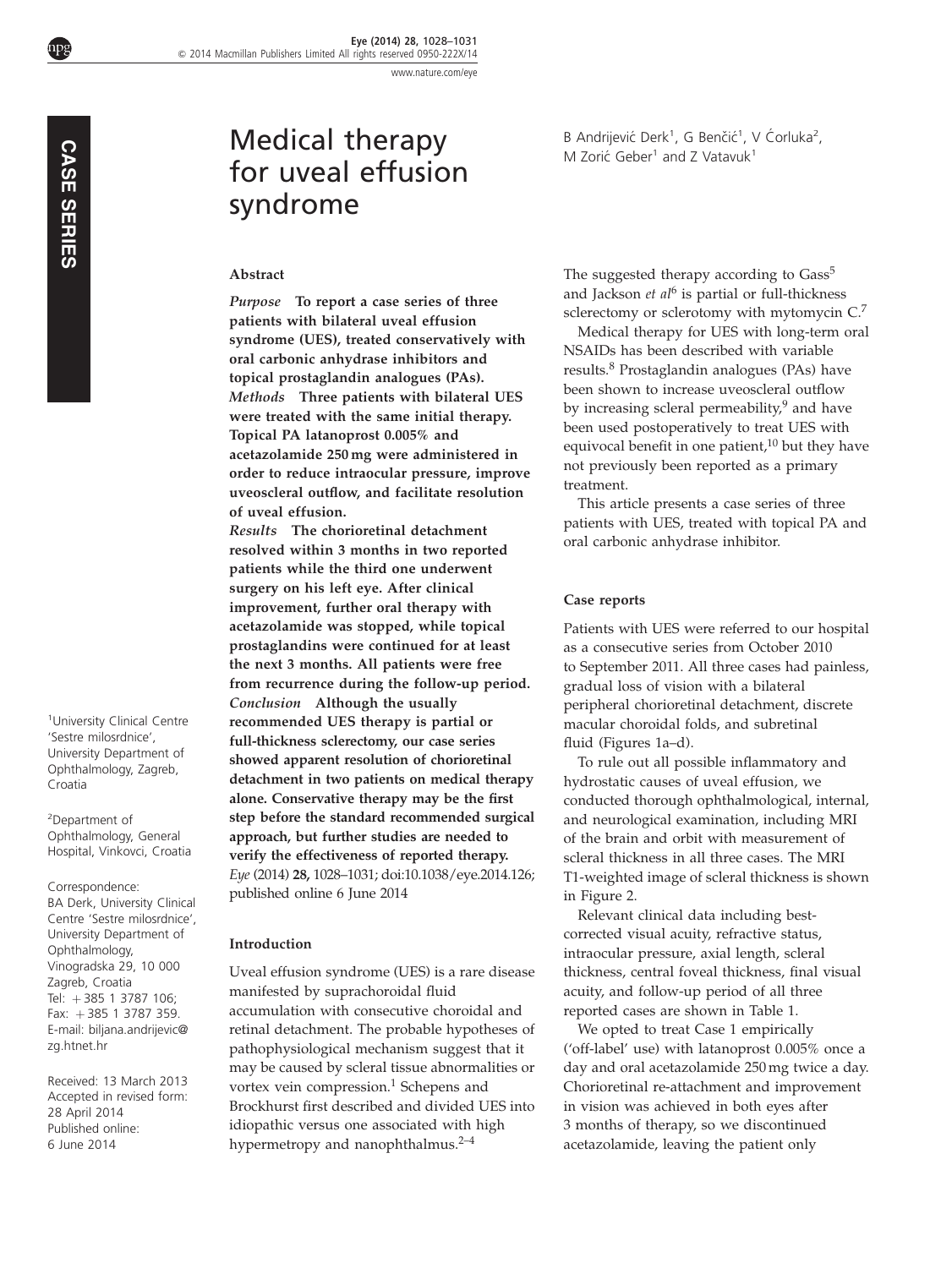<span id="page-1-0"></span>

Figure 1 Case 1: (a, b) Wide-field fundus image of chorioretinal detachment in 360° of the left eye (LE) and right eye (RE). (e, f) Fundus of LE and RE 12 months after therapy. Note the multiple pigmentary changes throughout the fundus periphery (leopard spots). Case 2: (c) Image of RE uveal effusion. (g) RE six months after the therapy. Case 3: (d) Image of the upper part of RE with uveal effusion. (h) After 3 months of therapy with incomplete UES resolution. (i, j) Upper and central parts of RE after 13 months with complete UES resolution.

on topical latanoprost therapy through the follow-up period. Twelve months after clinical resolution, no recurrence of the effusion was observed (Figures 1e and f).

The same therapy was used for three months in Cases 2 and 3 as we reported in the previous case.

In Case 2, the chorioretinal detachment resolved completely in the right eye (RE) after 3 months and partially in the left eye (LE). We discontinued acetazolamide therapy, leaving only topical latanoprost therapy for RE for the next 3 months and performed partial sclerectomy in the inferior temporal and nasal quadrants of the LE. Six months after the procedure both eyes showed no signs of disease recurrence (Figure 1g).

After the same initial therapy, Case 3 showed incomplete improvement in clinical findings (Figure 1h), so we continued with topical prostaglandin therapy for the next 13 months (Figures 1i and j).

## Discussion

The standard and recommended therapy for UES is surgery.[5–7](#page-2-0) Medical treatment using NSAIDs has been described with rare success.<sup>[8](#page-3-0)</sup> PAs are known to enhance scleral macromolecular permeability.<sup>[9](#page-3-0)</sup> Recently, Jackson  $et$   $al^{10}$  $al^{10}$  $al^{10}$  revealed that UES can be associated with reduced transscleral albumin permeability.

Moldow  $et$   $all<sup>11</sup>$  $all<sup>11</sup>$  $all<sup>11</sup>$  reported that acetazolamide affects the blood retinal barrier cells with stimulation of at least one pump mechanism. The authors presumed that other transport systems are affected too, but it could not have been determined by that study. Although acetazolamide reduced the initial levels of intraocular pressure by its inhibition effect on aqueous production, the impact on other cell transport mechanisms, as much as acetazolamide's impact on choroidal circulation, could contribute to the positive clinical response in UES patients. The treatment used in our report combined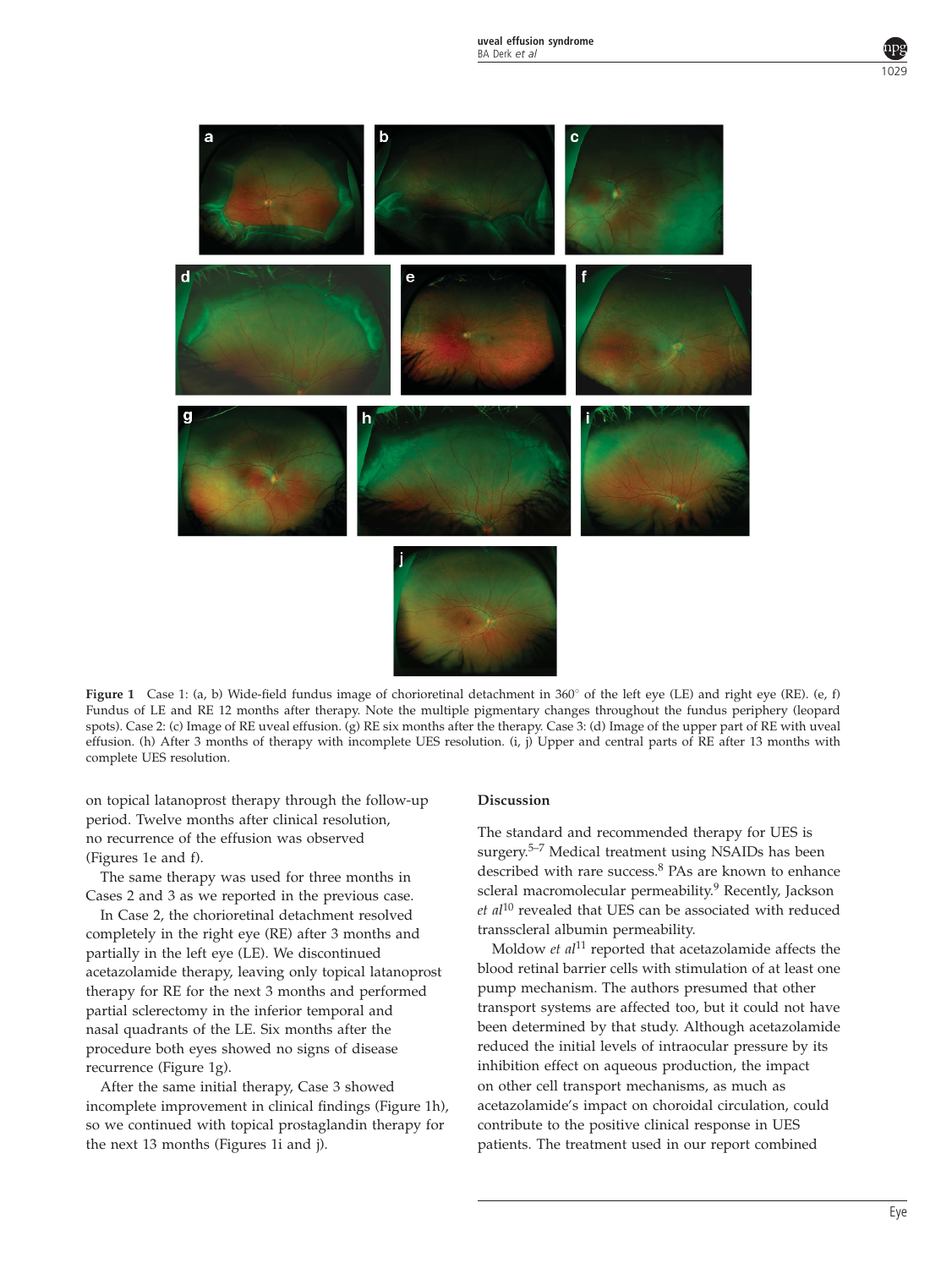|        | Age/gender<br>( <i>years</i> / F, M) | Refractive error/BCVA<br>(D/Snellen op) | <i>IOP</i><br>(mmHg) | Macular OCT-<br>$CFT$ ( $\mu$ m) | Biometry AL<br>(mm) | MRIST<br>(mm) | Final BCVA<br>(Snellen op.) | Follow-up period<br>( <i>months</i> ) |
|--------|--------------------------------------|-----------------------------------------|----------------------|----------------------------------|---------------------|---------------|-----------------------------|---------------------------------------|
| Case 1 | 43/F                                 | $+13.0 D = 0.05$<br>R                   | 26                   | 558                              | 15.8                | 1.7           | 0.5                         | 15                                    |
|        |                                      | $+13.0 D = 0.05$                        | 28                   | 841                              | 15.7                | 1.5           | 0.1                         |                                       |
| Case 2 | 53/M                                 | $+6.0 D=0.5$<br>R                       | 16                   | 261                              | 21.17               | 1.9           | 0.8                         | 9                                     |
|        |                                      | $+8.0 D=0.6$                            | 15                   | 303                              | 21.07               | 1.5           | 1.0                         |                                       |
| Case 3 | 48/M                                 | $R$ Sc. = 1.0 (blurred)                 | 12                   | 380                              | 22.01               | 1.9           | 1.0                         | 16                                    |
|        |                                      | $Sc = 1.0$                              | 12                   | 310                              | 22.13               | 1.9           | 1.0                         |                                       |

<span id="page-2-0"></span>Table 1 Clinical data of patients with uveal effusion syndrome (UES)

Abbreviations: AL, axial length (measured by IOL master); BCVA, best-corrected visual acuity; CFT, central foveolar thickness; F/M, female/male; IOP, intraocular pressure; L, left eye; MRI, magnetic resonance imaging; op., optotype; R, right eye; Sc., without correction; ST, scleral thickness.



Figure 2 MRI scan (T1-weighted images with gadoterate meglumine contrast) showing an increased scleral thickness in both eyes of Case 2; note the chorioretinal detachment in the right eye (arrow).

effects of PAs on scleral permeability and acetazolamide edema-reducing effects due to stimulation of ion and fluid removal. We cannot discriminate which of these two medications, or even whether the natural history of the disease, is responsible for the beneficial final outcome, but the effusion resolved completely in two patients with therapy only, while the third patient

needed surgery for the LE. In all three patients scleral thickness was significantly increased compared to normal values[.12](#page-3-0)

In conclusion, conservative therapy for UES can be the first therapeutic step prior to surgical intervention. Because UES is a rare condition, it is unlikely that a clinical trial comparing different treatments is feasible at this time, but further case-series studies with UES patients are needed to determine the safety and effectiveness of this therapy.

## Summary

#### What was known before

The recommended and standard therapy for uveal effusion syndrome was surgical procedure.

#### What this study adds

We have shown that medical therapy can be the first-step choice in the treatment of this rare disease and that it may obviate the need for surgery.

# Conflict of interest

The authors declare no conflict of interest.

## References

- 1 Elagouz M, Stanescu-Segall D, Jackson TL. Uveal effusion syndrome. Surv Ophthalmol 2010; 55: 134–145.
- 2 Allen KM, Meyers SM, Zegarra H. Nanophthalmic uveal effusion. Retina 1988; 8(2): 145–147.
- 3 Brockhurst RJ. Nanophthalmos with uveal effusion: a new clinical entity. Arch Ophthalmol 1988; 93: 1289–1299.
- 4 Schepens CL, Brockhurst RJ. Uveal effusion. I. Clinical picture. Arch Ophthalmol 1963; 70: 189–201.
- 5 Gass JDM. Uveal effusion syndrome: a new hypothesis concerning pathogenesis and technique of surgical treatment. Retina 1983; 3: 159–163.
- 6 Jackson TL, Hussain A, Morley AMS, Sullivan PM, Hodgetts A, El-Osta A et al. Scleral hydraulic conductivity and macromolecular diffusion in patients with uveal effusion syndrome. Invest Ophthalmol Vis Sci 2008; 49: 5033–5040.